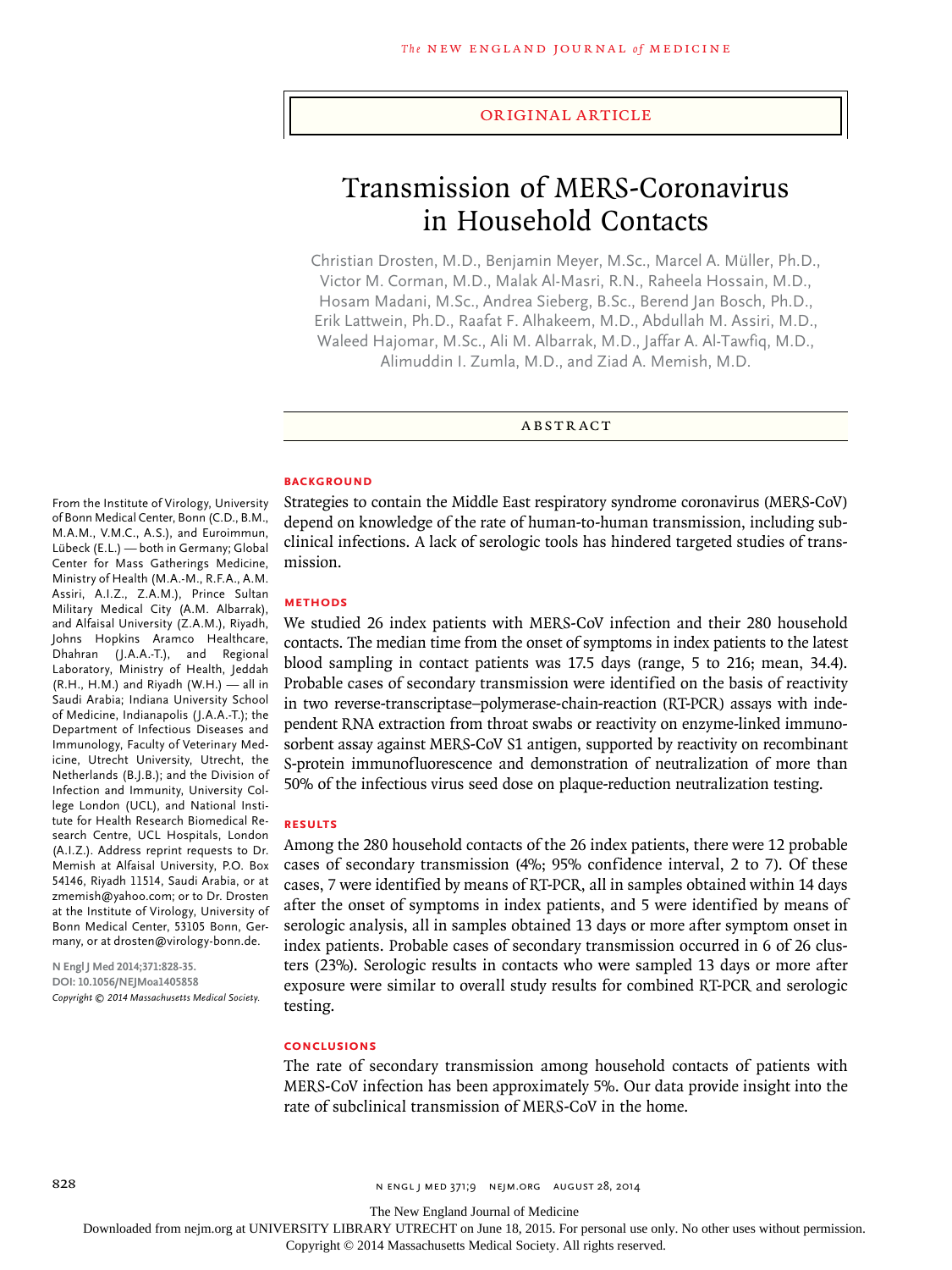HE MIDDLE EAST RESPIRATORY SYN-<br>drome coronavirus (MERS-CoV) was first<br>isolated in 2012 from a patient with fatal<br>pneumonia in Ieddah. Saudi Arabia.<sup>1</sup> From 2012 drome coronavirus (MERS-CoV) was first isolated in 2012 from a patient with fatal pneumonia in Jeddah, Saudi Arabia.<sup>1</sup> From 2012 through July 2014, at least 834 laboratory-confirmed cases of MERS-CoV infection associated mostly with respiratory tract illness were reported to the World Health Organization; of these cases, 288 were fatal. Known cases have been directly or indirectly linked to countries in the Arabian peninsula.2 The epidemiologic features of MERS remain poorly defined. Studies that have modeled the reproductive rate of MERS-CoV in humans have been based on notified, clinically apparent cases and auxiliary measurements, such as the viral evolutionary rate.<sup>3,4</sup> However, these studies have emphasized the need to reevaluate estimates of reproductive rates through laboratory-based investigations of the actual rate of transmission, including silent and subclinical infections. Any unnoticed transmission of the virus in the population could explain why newly identified index cases often cannot be linked to zoonotic exposure. However, to date, the lack of serologic tools has hindered in-depth investigation of rates of secondary transmission.

To determine the rate of silent or subclinical secondary infection after exposure to primary cases of MERS-CoV infection, we performed a cross-sectional laboratory investigation of 280 household contacts of 26 index patients, with additional follow-up serologic analysis in 44 contacts. All the contacts were tested for the presence and quantity of viral RNA in throat-swab samples and for antibodies in blood with the use of a staged serologic algorithm that is based on results from enzyme-linked immunosorbent assays (ELISAs), immunofluorescence assays, and plaque-reduction neutralization testing (PRNT).

# METHODS

# **Patients**

Household contact clusters were associated with the 26 index patients in whom MERS-CoV infection was diagnosed from June 4, 2013, to November 5, 2013, with one cluster per index patient. The median date on which clusters were sampled was September 8, 2013. Diagnoses in index patients were based on hospitalization with bilateral pneumonia and detection of MERS-CoV in respiratory samples on reverse-transcriptase–polymerase chain reaction (RT-PCR). All household contacts of index patients (who were defined as persons living in the same house, regardless of the degree of relation to the index patient) were obliged to participate in the investigation per decree of the Ministry of Health as part of a public health response. Clusters occurred in Riyadh (16 clusters), Dammam (3), Al-Hasa (2), Hafr Al-Batin (2), Jubail (2), and Jeddah (1).

# **MERS-CoV RT-PCR Assay**

We performed RT-PCR assays on RNA that was extracted from upper respiratory tract swabs, with screening for the MERS-CoV genomic region upstream of the envelope gene (upE) and within open reading frame (ORF) 1a, as described previously.5,6 Confirmation of upE results by ORF1a detection involved the reextraction of RNA from the original samples.

## **Full-Virus Immunofluorescence Assay**

Immunofluorescence assays were performed with slides carrying Vero cells infected with full MERS-CoV, as described previously,<sup>6</sup> and were manufactured into a homogeneous reagent format by an in vitro diagnostics company for improved lot-to-lot consistency (MERS IIFT, Euroimmun). The serum predilution was 1:100.

#### **Recombinant Immunofluorescence Assay**

We performed recombinant immunofluorescence assays to determine the specific reactivity against recombinant spike proteins in VeroB4 cells, as described previously.6 The screening dilution was 1:40. Because the CoV spike protein constitutes the most specific and immunogenic antigen in CoV antibody assays,<sup>7</sup> open reading frames for full spike proteins were cloned from human coronaviruses (HCoV) HCoV-229E, HCoV-NL63, HCoV-OC43, and HCoV-HKU1, as well as for the severe acute respiratory syndrome coronavirus (SARS-CoV).6,8 Cells for all slides were seeded on chamber slides and transfected in parallel with equal amounts of the respective expression plasmids.6,8 To compare titers for MERS-CoV with those for different HCoVs, immunofluorescence assays were performed by the same staff member on the same day. Control serum samples for HCoV recombinant immunofluorescence assays were obtained from patients

n engl j med 371;9 nejm.org august 28, 2014 829

The New England Journal of Medicine

Downloaded from nejm.org at UNIVERSITY LIBRARY UTRECHT on June 18, 2015. For personal use only. No other uses without permission.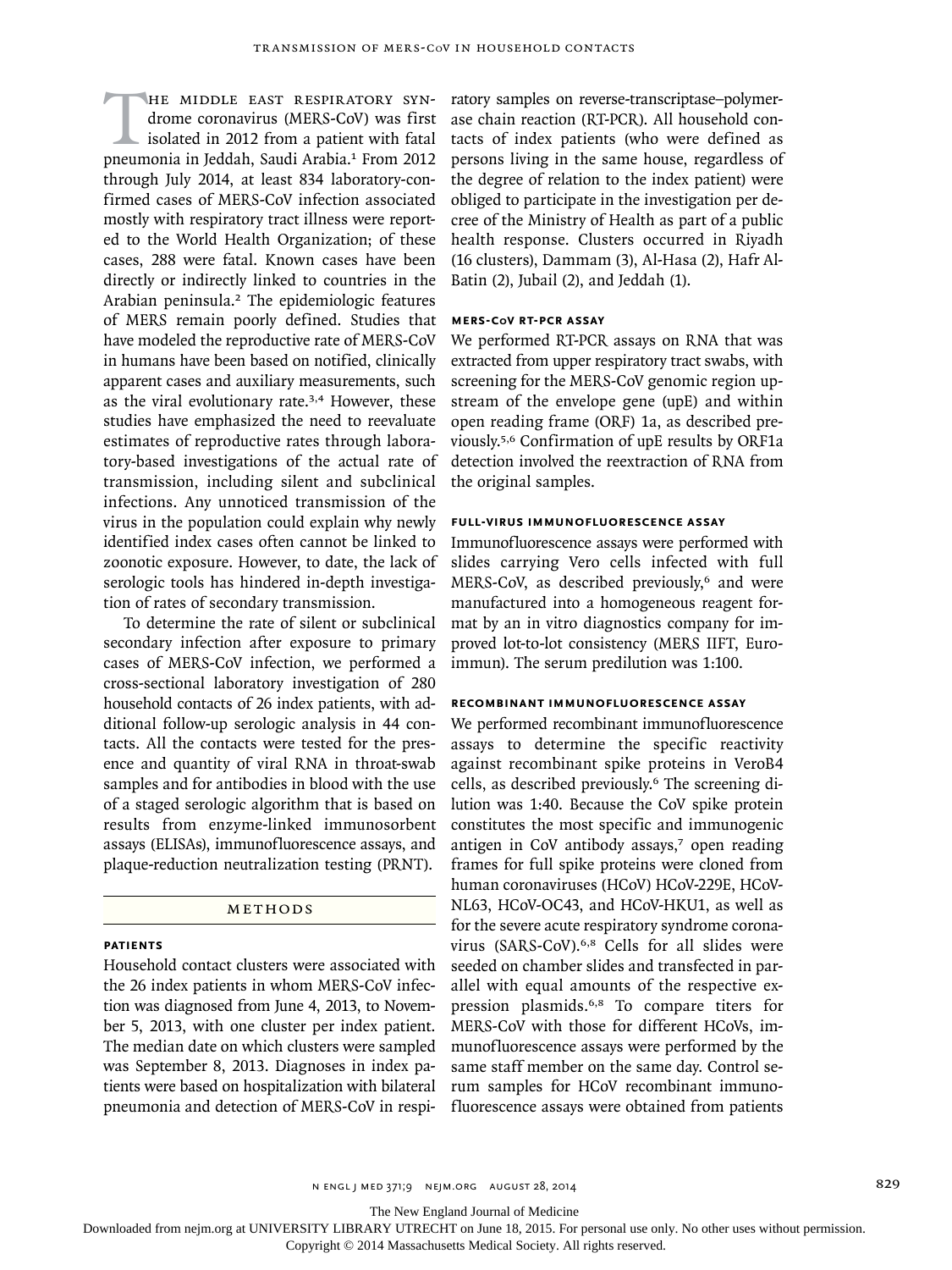with recent RT-PCR–confirmed HCoV-229E, HCoV-NL63, HCoV-OC43, or HCoV-HKU1 infection, as seen in routine diagnostic testing. The methods for obtaining control serum samples for testing for the presence of MERS-CoV and SARS-CoV have been described previously.<sup>6,8-10</sup>

# **IgM Immunofluorescence Assay**

Immunofluorescence assay was used to determine the presence of IgM antibodies. All serum samples were depleted of IgG antibodies with the use of Eurosorb reagent (Euroimmun), according to the protocol. The screening dilution was 1:40. Secondary detection was performed with the use of fluorescein isothiocyanate (FITC)–conjugated antihuman IgM antibodies.

## **Recombinant ELISA**

A recombinant ELISA assay was based on soluble MERS-CoV spike protein S1 domain expressed in HEK-293T cells.<sup>11</sup> This test was developed with the use of samples obtained from small groups of humans and camels in preliminary studies.<sup>7,12</sup> The dilution of human serum samples in this test was 1:100. Additional technical details are provided in Section 1 in the Supplementary Appendix, available with the full text of this article at NEJM.org.

# **Neutralization Testing**

PRNT was performed as described previously.<sup>8</sup> The entry dilution in  $log<sub>2</sub>$ -dilution series was 1:10. Serum dilutions causing plaque reductions of 90% (PRNT<sub>90</sub>) and 50% (PRNT<sub>50</sub>) were recorded as titers.

## **Diagnostic Algorithm to Identify Secondary Transmission**

We used the above-mentioned RT-PCR method to screen for MERS-CoV in throat swabs. Serum samples were initially screened for antibodies by means of an ELISA. Supportive serologic testing was performed in two stages. Stage 1 seropositivity was defined as reactivity on both an ELISA and a recombinant immunofluorescence assay. Stage 2 seropositivity was defined as stage 1 seropositivity plus reactivity on PRNT. Patients who had dual positive RT-PCR results or positive stage 2 serologic results were determined to have probable cases of secondary transmission. A flow chart summarizing the diagnostic algorithm and overall study outcome is provided in Figure 1.

# Results

## **Study Population**

The household clusters we studied included a mean of 11 contacts (range, 2 to 21). The median age of the 26 index patients was 55 years (range, 2 to 83; mean, 54.6); 17 of the patients were male. Of these patients, 24 had coexisting illnesses, 24 required treatment in an intensive care unit, and 18 died. Index patients had stayed at home with symptoms before hospital admission for an average of 6 days (range, 0 to 21).

The median interval from the onset of symptoms in index patients to the collection of the latest blood sample from household contacts was 17.5 days (range, 5 to 216; mean, 34.4). The median age of the 280 household contacts was 29 years (range, 2 to 77; mean, 30.7); 48% of these contacts were female. A total of 59 household contacts were 16 years of age or younger. Information with respect to coexisting illnesses was recorded for 178 household contacts; of these contacts, 12% had coexisting illnesses (Table S1 in the Supplementary Appendix).

#### **Laboratory Testing**

Throat swabs from all household contacts were initially tested for MERS-CoV RNA by means of RT-PCR. Of the 280 contacts, 7 (2%) who lived in three clusters had dual positive results on RT-PCR (Fig. 1A). Virus RNA levels in swabs obtained from these contacts ranged from fewer than 500 copies to 80,000 copies per swab sample, with a median level of 2700 copies per sample (Table 1). Only 1 contact with positive results on RT-PCR had mild symptoms at the time of sampling, and 2 contacts had had contact with camels, which have been identified as possible reservoirs for MERS-CoV.12

Serologic testing was based on a staged algorithm (Fig. 1B). The algorithm was established after comparative testing of primary serum samples from all 280 household contacts, with one sample per person (Section 3 in the Supplementary Appendix). These combined studies suggested that a recombinant immunofluorescence assay would be an appropriate first-stage diagnostic test for seropositivity for ELISA-based screening results. A total of 6 household contacts had positive ELISA results and positive results on recombinant immunofluorescence assay, fulfilling the

The New England Journal of Medicine

Downloaded from nejm.org at UNIVERSITY LIBRARY UTRECHT on June 18, 2015. For personal use only. No other uses without permission.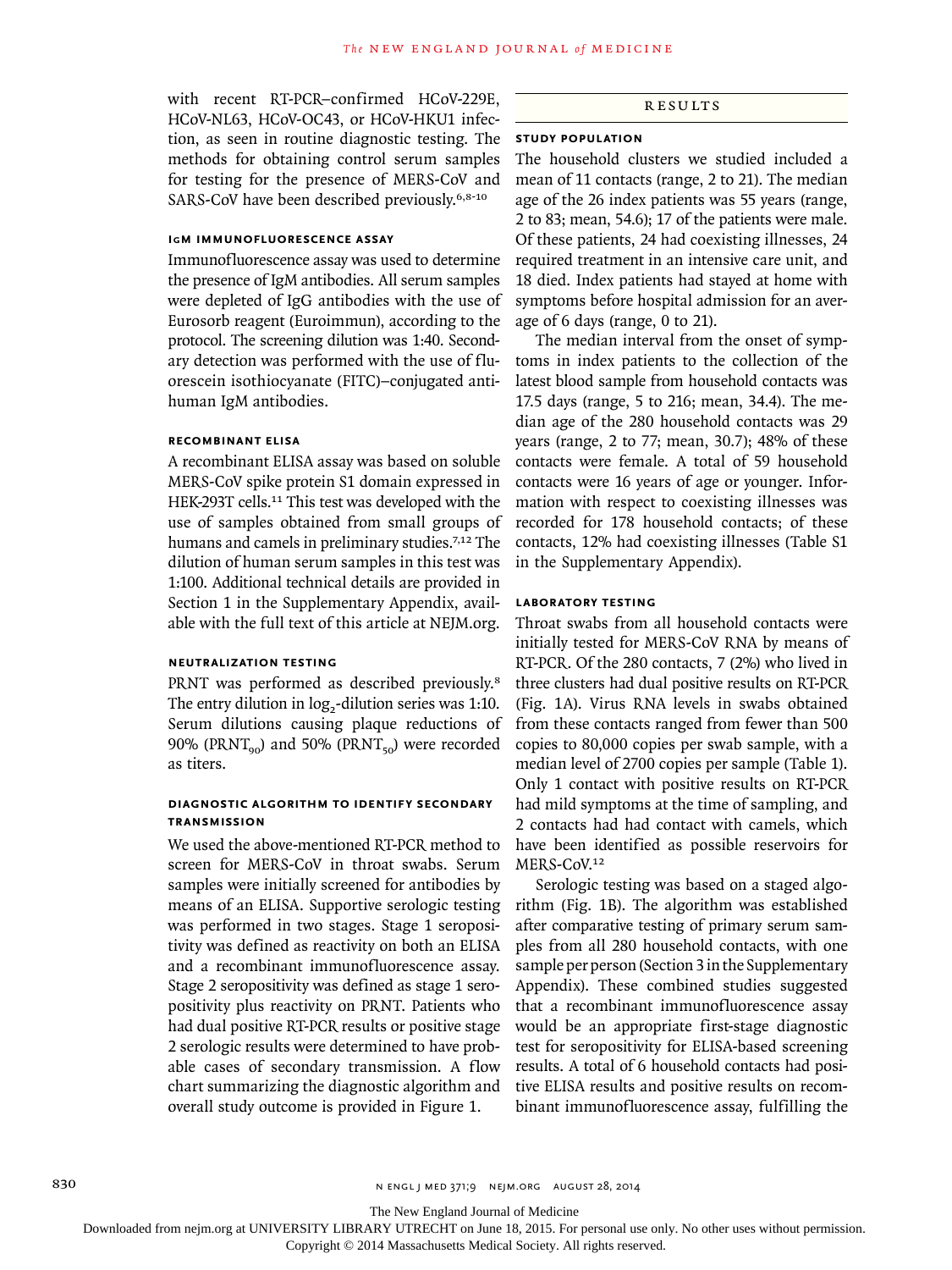

## **Figure 1. Diagnostic Testing Performed in the Study.**

Throat swabs (column A) and serum samples (column B) were obtained from 280 household contacts of 26 index patients with MERS-CoV infection. A total of 44 household contacts provided a second serum sample for follow-up (column C). Screening involved testing of all throat swabs by means of a reverse-transcriptase–polymerase-chain-reaction (RT-PCR) assay and testing of all serum samples by means of recombinant enzyme-linked immunosorbent assay (rELISA) with the use of the S1 domain of the MERS-CoV spike protein. RT-PCR backup testing was based on a second RT-PCR assay, including re-extraction from the original samples. Eluted RNA was screened for the MERS-CoV genomic region upstream of the envelope gene (upE) and within open reading frame (ORF) 1a. Testing for stage 1 seropositivity involved the use of a recombinant immunofluorescence assay (rIFA) with the full MERS-CoV spike protein (full S) for all serum samples with a positive result on ELISA screening. Testing for stage 2 seropositivity was performed on serum samples with stage 1 seropositivity by means of plaque-reduction neutralization testing (PRNT), with plaque reduction of 50% as the criterion for neutralizing activity. Among the 4 samples with positive results on PRNT in column B, 2 were also determined to be positive on IgM testing. In the analysis of the 44 follow-up serum samples for stage 1 seropositivity, one case of MERS-CoV infection had already been confirmed in the primary serum sample, and one case was identified as a new seroconversion.

definition of stage 1 seropositivity. These household contacts included none of those with positive results on RT-PCR. Serum from the RT-PCR– positive contacts had been obtained 4 to 14 days after the onset of symptoms in the index patients, which suggested that these contacts were still in the period before seroconversion.

We asked all the household contacts for permission to obtain a second blood sample after 2 to 6 months for additional testing. Only 44 contacts in nine clusters agreed to provide a second sample. Of these contacts, 5 had positive results on ELISA; of these 5 contacts, 2 were seropositive on recombinant immunofluorescence assays (stage 1 seropositivity) (Fig. 1C). One of these 2 contacts had stage 1 seropositivity on the basis of his first serum sample, and the other (Contact 180) underwent seroconversion sometime between the first and second serum sample (Table S6 in the Supplementary Appendix).

Stage 2 seropositivity was tested on the basis of the above-mentioned PRNT cutoffs (PRNT $_{90}$ and PRNT<sub>50</sub>). PRNT<sub>90</sub> titers were positive in an index patient (who was used as a control in the analysis of household contacts) and in samples obtained from 2 of 7 household contacts with stage 1 seropositivity. Three additional samples had positive  $PRT_{50}$  titers (Table 2). To correlate serum neutralizing activities with specific antibody titers, we performed differential recombinant immunofluorescence assays against all common HCoVs in all samples with confirmed stage 1 seropositivity (Table 2). In the serum pair for Contact 180, results on differential recombinant immunofluorescence assay indicated a significant rise in titer against MERS-CoV but not against any of the other HCoVs tested. It was concluded that Contact 180 represented a specific MERS-CoV seroconversion. Since this seroconversion was detected on  $\text{PRNT}_{50}$  but not

The New England Journal of Medicine

Downloaded from nejm.org at UNIVERSITY LIBRARY UTRECHT on June 18, 2015. For personal use only. No other uses without permission.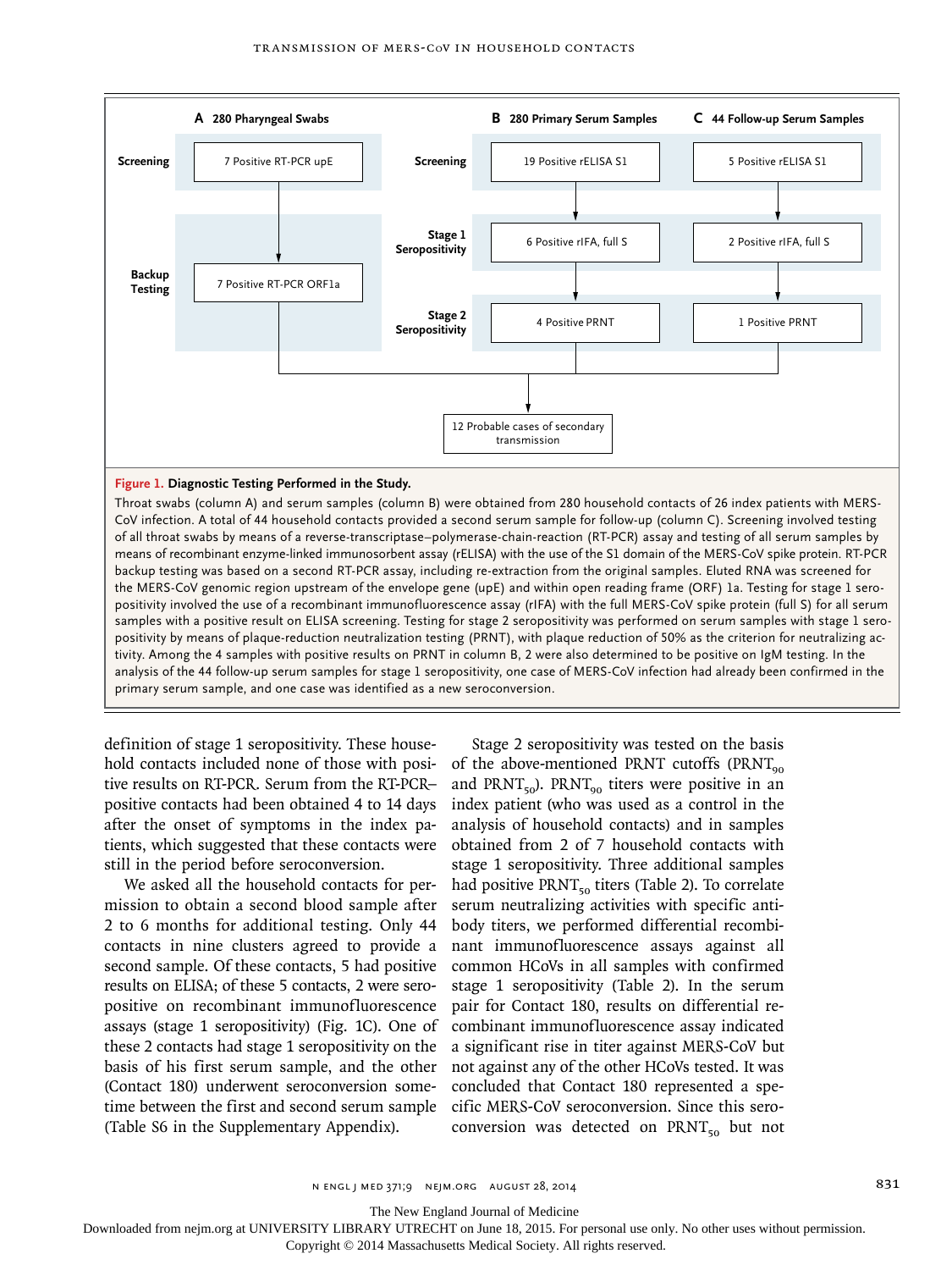| Table 1. Laboratory Data and History of 12 Household Contacts Identified as Having Probable Secondary Infection with MERS-CoV.* |                |     |                                |                                                                  |                                     |                 |                                |                   |  |  |
|---------------------------------------------------------------------------------------------------------------------------------|----------------|-----|--------------------------------|------------------------------------------------------------------|-------------------------------------|-----------------|--------------------------------|-------------------|--|--|
| Contact<br>No.                                                                                                                  | Age            | Sex | Latency<br>Period <sub>i</sub> | Serologic Analysis                                               | <b>Results of RT-</b><br>PCR Assay: | <b>Symptoms</b> | Coexisting<br><b>Illnesses</b> | Animal<br>Contact |  |  |
|                                                                                                                                 | γr             |     | days                           |                                                                  | RNA copies/<br>sample               |                 |                                |                   |  |  |
| 52                                                                                                                              | 28             | F   | 14                             | ELISA, 0.11 (negative); IFA, negative                            | Positive                            | None            | Unknown                        | None              |  |  |
| 278                                                                                                                             | $\overline{7}$ | F   | $\overline{4}$                 | ELISA, 0.06 (negative); IFA, negative                            | 38,500                              | None            | None                           | Camels            |  |  |
| 279                                                                                                                             | 15             | M   | $\overline{4}$                 | ELISA, 0.10 (negative); IFA, negative                            | 2700                                | None            | None                           | Camels            |  |  |
| 280                                                                                                                             | 26             | M   | 4                              | ELISA, 0.07 (negative); IFA, negative                            | 38,500                              | None            | None                           | None              |  |  |
| 257                                                                                                                             | 74             | F   | 8                              | ELISA, 0.06 (negative); IFA, negative                            | 80,000                              | Pharyngitis     | None                           | None              |  |  |
| 258                                                                                                                             | 3              | F   | 8                              | ELISA, 0.05 (negative); IFA, negative                            | < 500                               | None            | None                           | None              |  |  |
| 259                                                                                                                             | 18             | M   | 8                              | ELISA, 0.07 (negative); IFA, negative                            | $< 500$                             | None            | None                           | None              |  |  |
| 99                                                                                                                              | 37             | M   | 19                             | ELISA, 1.82 (reactive); IFA, 1:1280;<br>PRNT, 1:160; IgM, 1:40   | Negative                            | None            | None                           | None              |  |  |
| 104                                                                                                                             | 24             | M   | 19                             | ELISA, 1.84 (reactive); IFA, 1:2560;<br>PRNT, 1:160; IgM, 1:40   | Negative                            | None            | None                           | None              |  |  |
| 102                                                                                                                             | 31             | M   | 19                             | ELISA, 0.45 (reactive); IFA, 1:320;<br>PRNT, 1:40; IgM, negative | Negative                            | None            | Unknown                        | None              |  |  |
| 180                                                                                                                             | 26             | F   | 23                             | ELISA, 0.9 (reactive); IFA, 1:1280;<br>PRNT, 1:40; IgM, negative | Negative                            | None            | Unknown                        | None              |  |  |
| 193                                                                                                                             | 31             | M   | 13                             | ELISA, 1.57; (reactive); IFA, 1:40;<br>PRNT, 1:40; IgM, negative | Negative                            | None            | None                           | None              |  |  |

\* Secondary infection was defined as dual positivity on RT-PCR assay or stage 2 seropositivity. ELISA denotes enzyme-linked immunosorbent assay, IFA immunofluorescence assay, and PRNT plaque-reduction neutralization testing.

† The latency period was the number of days between the onset of symptoms in the index patient and sampling of the household contact.

‡ The result was based on positive outcome of two independent RT-PCR assays in the upE and ORF1a target genes after reextraction from the original sample. The approximate concentration is based on the upE target gene assay.

§ This sample was tested in a local laboratory by means of RT-PCR assays in the upE and ORF1a target genes without recording of values for the threshold cycle (RNA concentration unknown). The original sample was not retrievable.

¶This symptom was recorded on the day of sampling. Respiratory failure and death occurred in this contact soon after testing.

For this household contact, laboratory results are based on a second follow-up serum sample.

 $PRT_{90}$ , we chose  $PRNT_{50}$  as a criterion to define stage 2 seropositivity in our diagnostic algorithm. Application of this criterion resulted in the identification of 5 household contacts with stage 2 seropositivity.

Since it is unknown whether the development of neutralizing antibodies as measured on PRNT can lag behind the development of reactivity on ELISA and immunofluorescence assay, we evaluated IgM antibodies as an additional potential indicator of recent infection. However, IgM titers were detected in serum samples that had positive  $\text{PRNT}_{\text{90}}$  titers but not in samples with isolated PRNT $_{50}$  titers, which suggests that testing for IgM antibodies in an immunofluorescence assay–based format provides low sensitivity overall (Table 2). Table 3 summarizes the final study results, including the results of testing of second serum samples when they were available.

#### Discussion

We report the results of a targeted investigation of silent and mild infections in the 280 household contacts of 26 index patients in whom MERS-CoV infection had been confirmed on RT-PCR assay with corroborating clinical findings. Seven household contacts carried MERS-CoV in their upper respiratory tract, as shown on RT-PCR assays. Pharyngeal RNA concentrations were low in most contacts, a finding that matches observations in a study on SARS in Taiwan in which asymptomatic or mildly symptomatic health care workers were shown to carry low pharyngeal levels of viral RNA after exposure to patients infected with SARS-CoV.13 Our findings suggest that persons in the first few decades of life without coexisting illnesses may be able to carry low levels of MERS-CoV RNA with-

The New England Journal of Medicine

Downloaded from nejm.org at UNIVERSITY LIBRARY UTRECHT on June 18, 2015. For personal use only. No other uses without permission.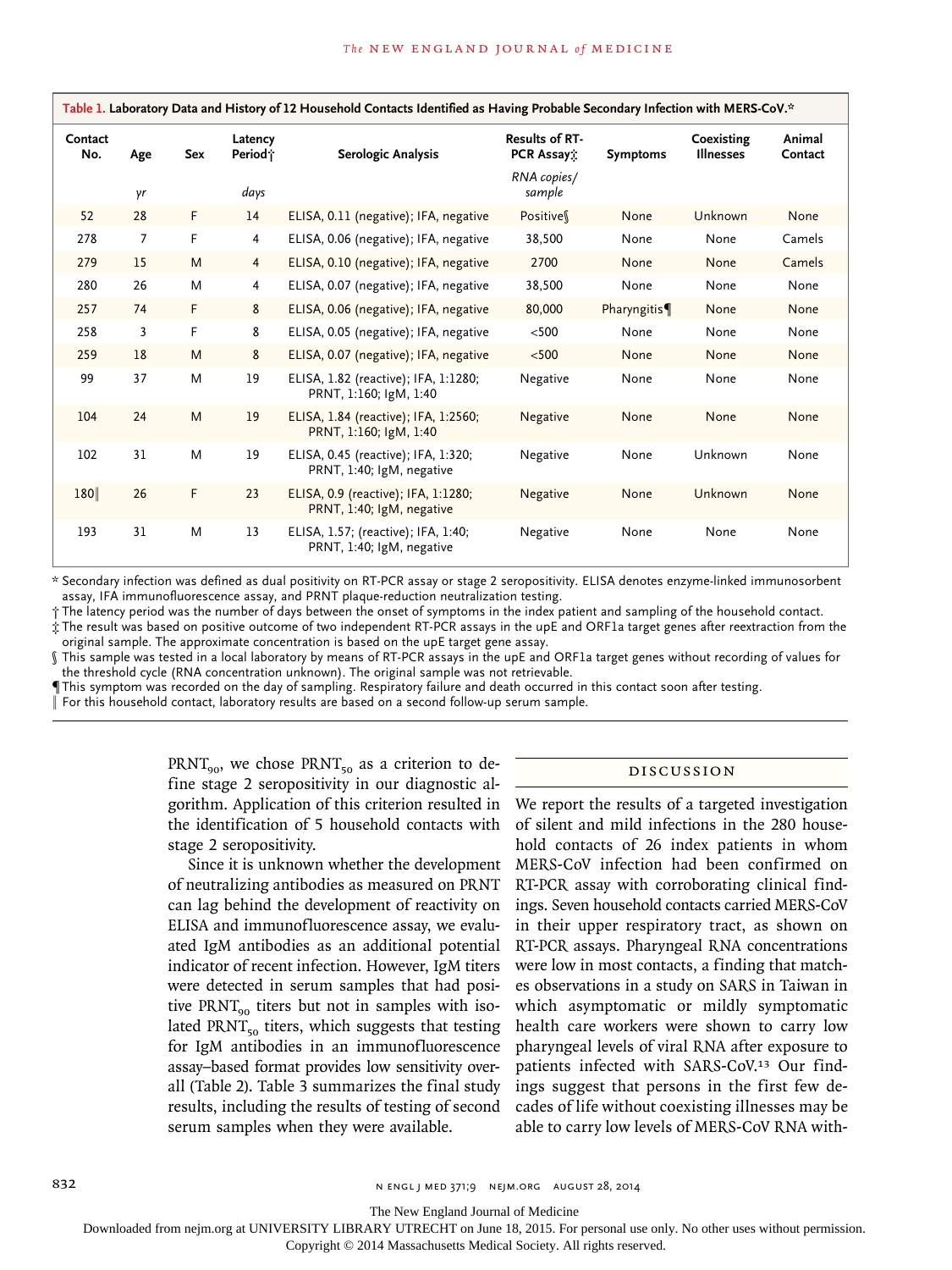**Table 2. Differential Serologic and Neutralization Analyses for MERS and Other Coronaviruses in 7 Household Contacts with Stage 1 Seropositivity and 1 Index Patient.\***

| Cluster     | Contact<br>No.   | <b>ELISA</b> | IgG Titer on Recombinant IFA |          |        |        |      | IgM Titer on<br>Recombinant<br><b>IFA</b> | PRNT MERS <sup>*</sup> |                    |                    |
|-------------|------------------|--------------|------------------------------|----------|--------|--------|------|-------------------------------------------|------------------------|--------------------|--------------------|
|             |                  |              | <b>MERS</b>                  | SARS     | OC43   | HKU1   | 229E | <b>NL63</b>                               | <b>MERS</b>            | PRNT <sub>90</sub> | PRNT <sub>50</sub> |
| F           | Index<br>patient | 4.05         | 5120                         | 160      | 1,280  | 1,280  | 1280 | 320                                       | 160                    | 40                 | 160                |
|             | 99               | 1.82         | 1280                         | Negative | 2,560  | 1,280  | 640  | 160                                       | 40                     | 80                 | 160                |
|             | 102              | 0.45         | 320                          | 1280     | 5,120  | 5,120  | 640  | 1280                                      | Negative               | $20$               | 40                 |
|             | 104              | 1.83         | 2560                         | 640      | 20,480 | 20,480 | 1280 | 2560                                      | 40                     | 40                 | 160                |
| <b>RIII</b> | 180%             | 0.05         | Negative                     | Negative | 2,560  | 640    | 1280 | 640                                       | Negative               | $<$ 20             | $20$               |
|             | 180              | 0.90         | 1280                         | Negative | 1,280  | 320    | 640  | 320                                       | Negative               | $<$ 20             | 40                 |
| RIII        | 187立             | 0.31         | 80                           | Negative | 1,280  | 1,280  | 640  | 1280                                      | Negative               | < 20               | $20$               |
|             | 187              | 0.29         | 160                          | Negative | 1,280  | 640    | 640  | 640                                       | Negative               | $<$ 20             | $<$ 20             |
| <b>RIV</b>  | 193              | 1.57         | 40                           | 160      | 320    | 640    | 1280 | 640                                       | <b>Negative</b>        | $<$ 20             | 40                 |
| TII         | 274              | 0.46         | 160                          | Negative | 2,560  | 1,280  | 160  | 160                                       | Negative               | $<$ 20             | $<$ 20             |

\* SARS denotes severe acute respiratory syndrome.

 $\dagger$  Stage 2 seropositivity was tested by means of PRNT with cutoff values of 90% (PRNT<sub>90</sub>) and 50% (PRNT<sub>50</sub>). A titer of less than 1:20 indicates a negative result.

‡ This sample was obtained on day 23.

§ This sample was obtained on day 178 during follow-up.

out obvious symptoms. Asymptomatic, RT-PCR– positive health care workers were identified in a recent outbreak of MERS in Jeddah.

However, positive RT-PCR findings in persons with subclinical infection who are tested soon after exposure should be complemented by serologic analysis. In three earlier cross-sectional serologic studies, none of the 3024 participants showed evidence of previous infection with MERS-CoV.1,14,15 In our study, the detection of antibodies was most likely due to our focus on household contacts of index patients. Differences in assay sensitivity may play an additional role. Our staged serologic algorithm is based on earlier experience with current assays or their technical precursors6,8,12,14,16-20 and was developed as much as possible by a comparison of methods in the study samples available. Although validation of this algorithm will be necessary, our results suggest that ELISA is an appropriate screening assay and that recombinant immunofluorescence assay is an appropriate first-stage confirmatory test, owing to its higher specificity without an apparent substantial lack of sensitivity. Differential serologic testing by means of recombinant immunofluorescence assay cannot be used to rule out MERS-CoV infection, since anti–MERS-CoV

titers did not always predominate in probable cases of secondary transmission. It is unknown whether MERS-CoV infection may cause a boost in preexisting titers against related HCoVs acquired earlier in life, such as is seen with many other infectious diseases. There are conserved regions between S proteins in MERS-CoV and those in various HCoVs that might explain the existence of cross-reactive serum antibodies (Fig. S2 in the Supplementary Appendix). Our data suggest that testing for stage 2 seropositivity may have to rely on PRNT as long as no better information regarding antibody cross-reactivity between MERS and HCoVs is available. We consider PRNT to be the most specific test because of its reliance on functionality of measured antibodies, but we cannot rule out cross-reactivity for results obtained.

In our study population, we encountered household contacts in whom serum neutralizing activity became apparent only when we used a 50% reduction in the test virus as a more sensitive diagnostic criterion than 90% reduction. This suggests that neutralizing antibodies are produced at low levels and are potentially short-lived after mild or asymptomatic infection, which puts the predictive value of cross-sectional serologic studies in perspective if such studies are not

The New England Journal of Medicine

Downloaded from nejm.org at UNIVERSITY LIBRARY UTRECHT on June 18, 2015. For personal use only. No other uses without permission.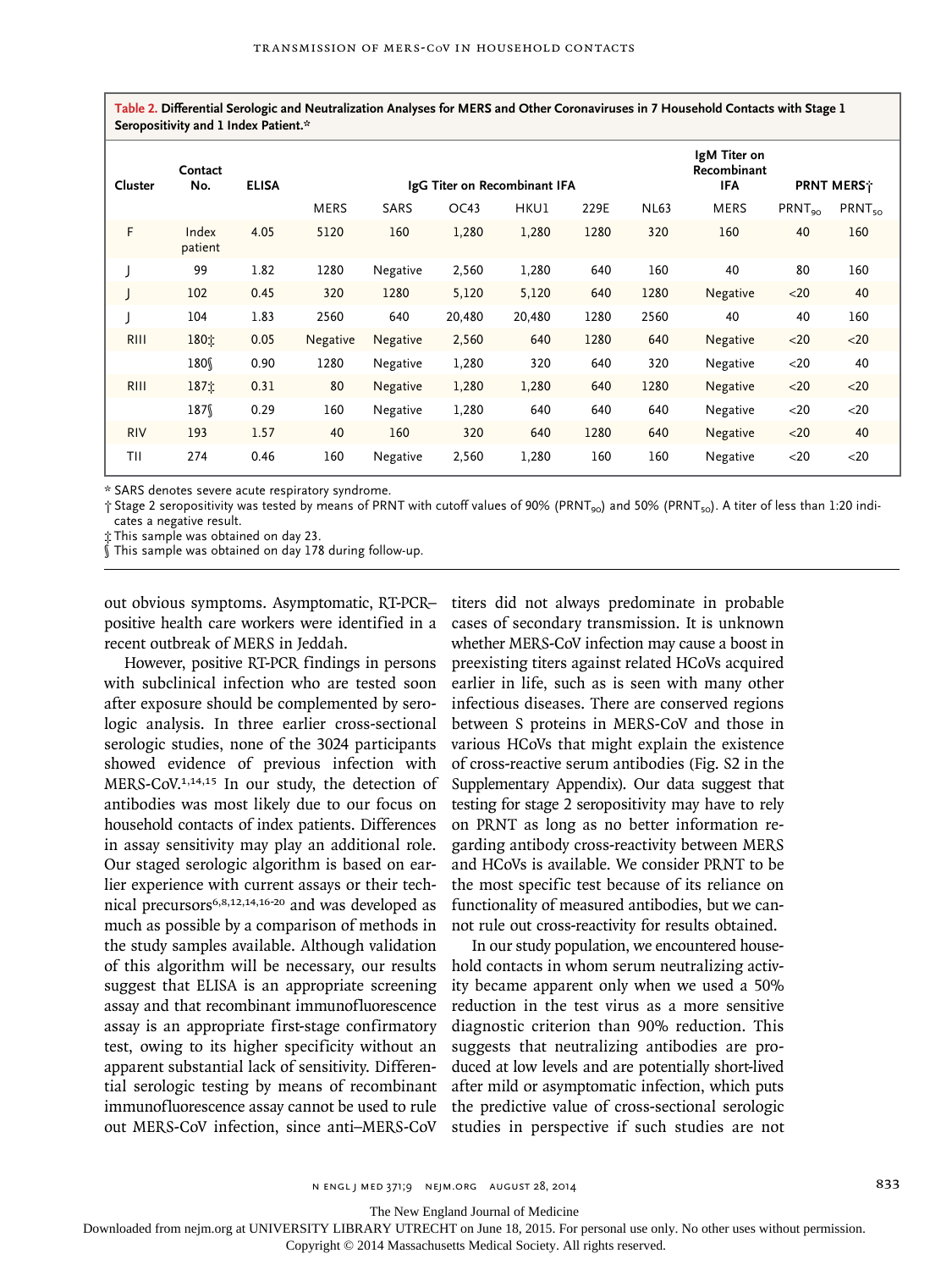| Table 3. Summary of Serologic Results in Household Contacts, According to Timing of Sampling. * |                                                                           |                   |             |             |  |  |  |  |
|-------------------------------------------------------------------------------------------------|---------------------------------------------------------------------------|-------------------|-------------|-------------|--|--|--|--|
| Variable                                                                                        | Time from Onset of Symptoms in Index Patient<br>until Sampling of Contact |                   |             |             |  |  |  |  |
|                                                                                                 | Any Time                                                                  | $<$ 2 Wk          | $2-3$ Wk    | >3 Wk+      |  |  |  |  |
| No. of household contacts                                                                       | 280                                                                       | 127               | 45          | 108         |  |  |  |  |
| No. of clusters                                                                                 | 26                                                                        | 10                | 3           | 13          |  |  |  |  |
| Positive results - no. (%)                                                                      |                                                                           |                   |             |             |  |  |  |  |
| RT-PCR                                                                                          | 7(2)                                                                      | 7(6)              | 0           | 0           |  |  |  |  |
| <b>ELISA</b>                                                                                    | 20(7)                                                                     | 8(6)              | 3(7)        | 11(10)      |  |  |  |  |
| <b>IFA</b>                                                                                      | 7(2)                                                                      | 1(1)              | 3(7)        | 3(3)        |  |  |  |  |
| <b>IFA plus PRNT</b>                                                                            | 5(2)                                                                      | 1(1)              | 3(7)        | 1(1)        |  |  |  |  |
| Household contacts with possible or probable secondary<br>infection - no. $(%)$                 |                                                                           |                   |             |             |  |  |  |  |
| Possible on basis of RT-PCR or stage 1 seropositivity                                           | 14(5)                                                                     | $8(6)$ $\ddot{ }$ | 3(7)        | 3(3)        |  |  |  |  |
| Positive RT-PCR assay                                                                           | 7(2)                                                                      | 7(6)              | 0           | 0           |  |  |  |  |
| Stage 1 seropositivity                                                                          | 7(2)                                                                      | 1(1)              | 3(7)        | 3(3)        |  |  |  |  |
| Probable on basis of dual positive RT-PCR assays or stage 2<br>seropositivity                   | 12(4)                                                                     | 8(6)              | 3(7)        | 1(1)        |  |  |  |  |
| Dual positive RT-PCR assays                                                                     | 7(2)                                                                      | 7(6)              | $\Omega$    | $\Omega$    |  |  |  |  |
| Stage 2 seropositivity                                                                          | 5(2)                                                                      | 1(1)              | 3(7)        | 1(1)        |  |  |  |  |
| Clusters of household contacts with possible or probable<br>secondary infection - no. (%)       |                                                                           |                   |             |             |  |  |  |  |
| Possible on basis of RT-PCR or stage 1 seropositivity;                                          | 6(23)                                                                     | 4(40)             | 1(33)       | 2(15)       |  |  |  |  |
| Positive RT-PCR assay                                                                           | 3(12)                                                                     | 3(30)             | $\mathbf 0$ | $\mathbf 0$ |  |  |  |  |
| Stage 1 seropositivity                                                                          | 4(15)                                                                     | 1(10)             | 1(33)       | 2(15)       |  |  |  |  |
| Probable on basis of dual positive RT-PCR assays or stage 2<br>seropositivity                   | 6(23)                                                                     | 4(40)             | 1(33)       | 1(8)        |  |  |  |  |
| Dual positive RT-PCR assays                                                                     | 3(12)                                                                     | 3(30)             | 0           | 0           |  |  |  |  |
| Stage 2 seropositivity                                                                          | 3(12)                                                                     | 1(10)             | 1(33)       | 1(8)        |  |  |  |  |

\* Percentages may not sum to the overall total in a category because of rounding.

† For household contacts who provided serum samples more than 3 weeks after exposure, the indicated test results are based on second samples if they were available.

‡ One cluster included a contact with positive results on RT-PCR and another with positive serologic results.

specifically targeted at persons with recent exposure.

An important limitation of our study was the low rate of household contacts from whom we could obtain a second blood sample. Although the first serologic investigation was obligatory, the participation in follow-up investigations was voluntary. The sentiment in Saudi Arabia at the time that we conducted the study was dominated by stigmatization of patients with MERS and discrimination against affected families. There was a widespread belief that medical care facilities act as sources of infection, triggered by media reports focusing on hospital outbreaks, such as that in Al-Hasa.<sup>21</sup> For the combination of these reasons, household contacts would widely refuse

to participate in any research activity connected with MERS.

Because of the limited number of follow-up samples and the variable timing of contactcluster investigations, the timing of serologic testing after the onset of symptoms in the index patients might have influenced the diagnostic usefulness of the various tests that we used. Positive RT-PCR findings in our study were identified only during the first 14 days after exposure, whereas stage 2 seropositivity was identified only 13 days or more after exposure (Table 1). This matches expected patterns of laboratory results when infections are acquired around the time of or shortly after exposure (defined as the time of symptom onset in index patients). In par-

834 **834** N ENGL J MED 371;9 NEJM.ORG AUGUST 28, 2014

The New England Journal of Medicine

Downloaded from nejm.org at UNIVERSITY LIBRARY UTRECHT on June 18, 2015. For personal use only. No other uses without permission.